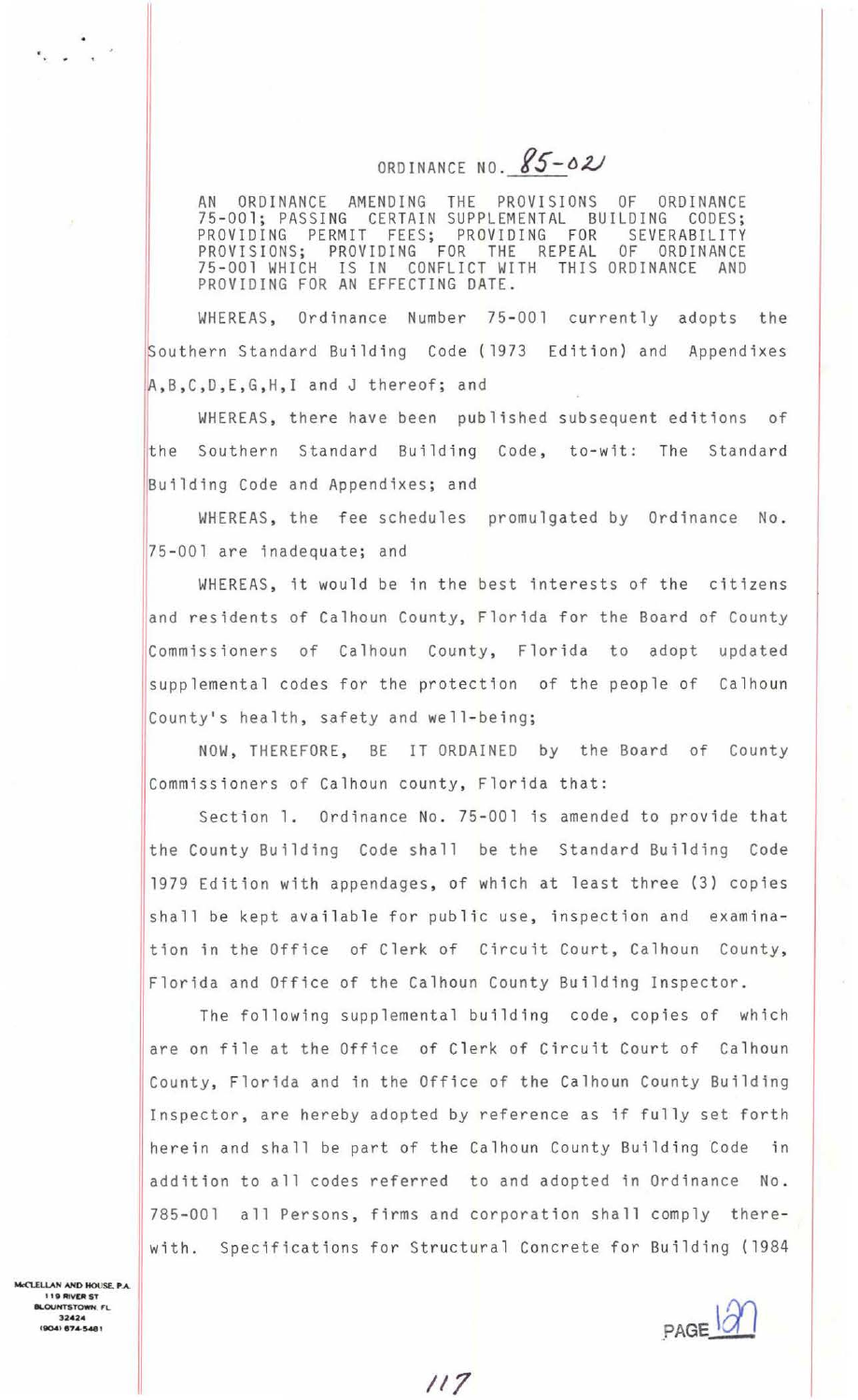Standards), Building Codes Requirements for Reinforced Concrete (1983 Standards), B.O . C. A. Basic National Existing Structures Code (1984 Edition), C.A.B.O. One and Two Family Dwelling Code Building Code (1985 Edition), Uniform Fire Code (1982 Edition),<br>Electrical Code for One and Two Family Dwellings (1981 Edition), {l984 Standards) , Dwelling Construction under the Uniform Building Code (1985 Edition), Uniform Fire Code (1982 Edition), Life Safety Code (1985 Edition).

Section 2. Permit Fees: The recommended scheduled permit fees provided by Standard building Code ( 1979 Edition) is hereby adopted and incorporated herein as if fully set forth herein.

Section 3. License Fees: Each contractor doing work within the County shall be required to be licensed according to the specifications promulgated by the County Building Inspector and said license shall require a fee. Said fee shall be based upon the fee schedule as promulgated by the County Building Inspector.

Section 4. Severability: If any section, subsection, paragraph, sentence, clause, or phrase of this ordinance is held for any reason, to be be unconstitutional, void, or invalid, the alidity of the remaining portions of said ordinance shall not be affected thereby. Nothing in this ordinance shall be construed to affect any suit or proceeding not pending in any Court, or any rights accrued or existing under any act or prdinance repealed hereby.

Section 5. Effective Date: This ordinance shall take effect upon receipt of official acknowledgment from the Office of the Secretary of State of the State of Florida that said ordinance has been filed in said office.

PASSED AND ADOPTED this  $\cancel{\mathcal{L}}$ -day of  $\cancel{\mathcal{L}}$ 

BOARD OF COUNTY COMMISSIONERS OF CALHOUN COUNTY, FLORIDA HIRES, Chairman

 $PAGE$ 

II(

.. .

 $\mathcal{E} \gtrsim_{\mathbb{L}} \mathcal{N}$ 

 $\frac{1}{2}$ . c

**ELLAN AND HOUSE P.A. 19 RIVER ST OUNTSTOWN. FL** 

4) 674-5481

 $\frac{1}{2}c_{\beta}$ 

32424